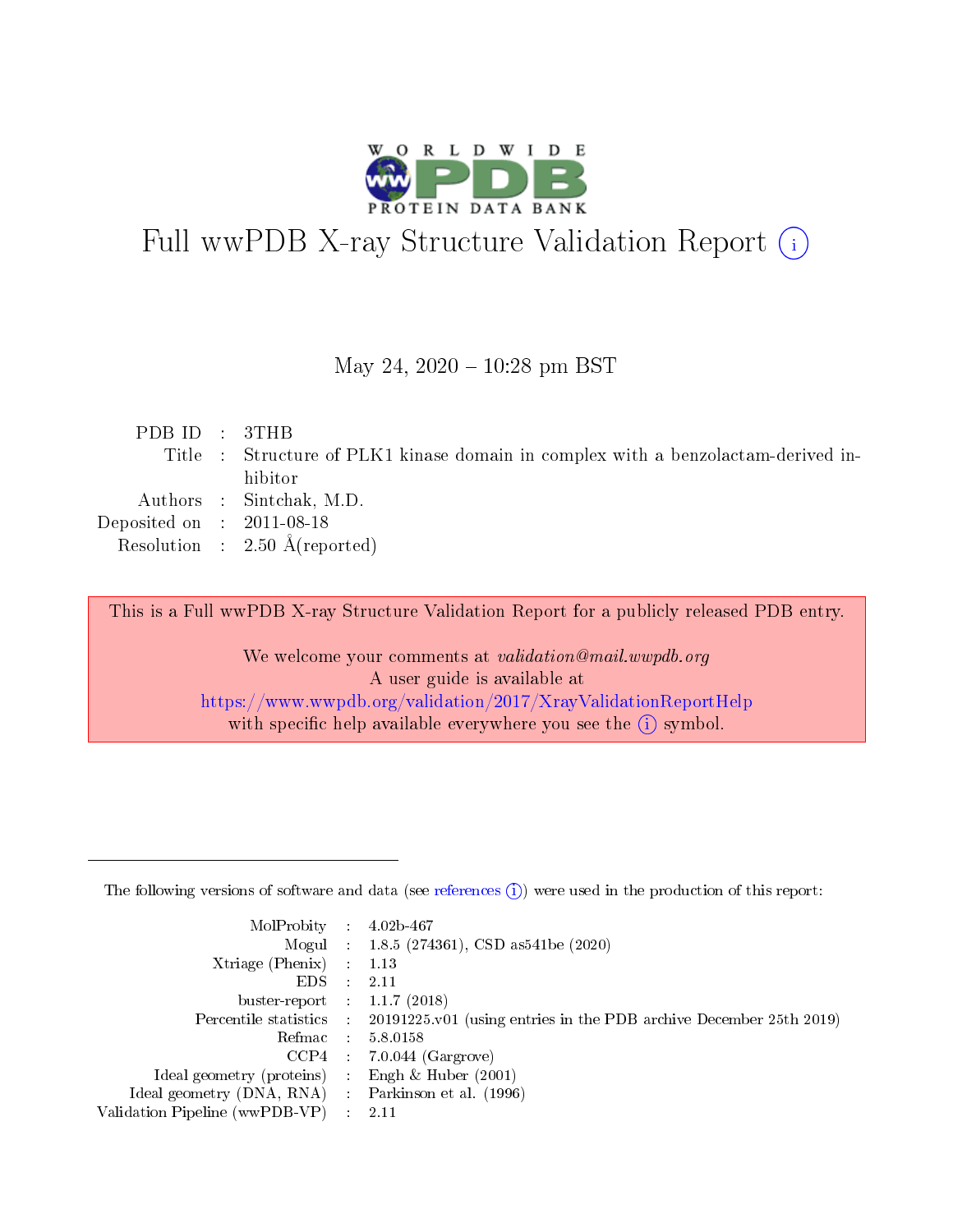## 1 [O](https://www.wwpdb.org/validation/2017/XrayValidationReportHelp#overall_quality)verall quality at a glance  $(i)$

The following experimental techniques were used to determine the structure: X-RAY DIFFRACTION

The reported resolution of this entry is 2.50 Å.

Percentile scores (ranging between 0-100) for global validation metrics of the entry are shown in the following graphic. The table shows the number of entries on which the scores are based.



| Metric                | Whole archive<br>$(\#\text{Entries})$ | Similar resolution<br>$(\#\text{Entries},\,\text{resolution}\,\,\text{range}(\textup{\AA}))$ |  |  |
|-----------------------|---------------------------------------|----------------------------------------------------------------------------------------------|--|--|
| $R_{free}$            | 130704                                | 4661 $(2.50-2.50)$                                                                           |  |  |
| Clashscore            | 141614                                | $5346$ $(2.50-2.50)$                                                                         |  |  |
| Ramachandran outliers | 138981                                | $\overline{5231}$ $(2.50-2.50)$                                                              |  |  |
| Sidechain outliers    | 138945                                | $5233(2.50-2.50)$                                                                            |  |  |
| RSRZ outliers         | 127900                                | $4559(2.50-2.50)$                                                                            |  |  |

The table below summarises the geometric issues observed across the polymeric chains and their fit to the electron density. The red, orange, yellow and green segments on the lower bar indicate the fraction of residues that contain outliers for  $>=3, 2, 1$  and 0 types of geometric quality criteria respectively. A grey segment represents the fraction of residues that are not modelled. The numeric value for each fraction is indicated below the corresponding segment, with a dot representing fractions <=5% The upper red bar (where present) indicates the fraction of residues that have poor fit to the electron density. The numeric value is given above the bar.

| Mol       | nain '     | Length     | Quality of chain |     |  |     |  |  |
|-----------|------------|------------|------------------|-----|--|-----|--|--|
|           |            |            | 6%               |     |  |     |  |  |
| <u>д.</u> | <u>. .</u> | ววว<br>৩৩৬ | 73%              | 12% |  | 14% |  |  |

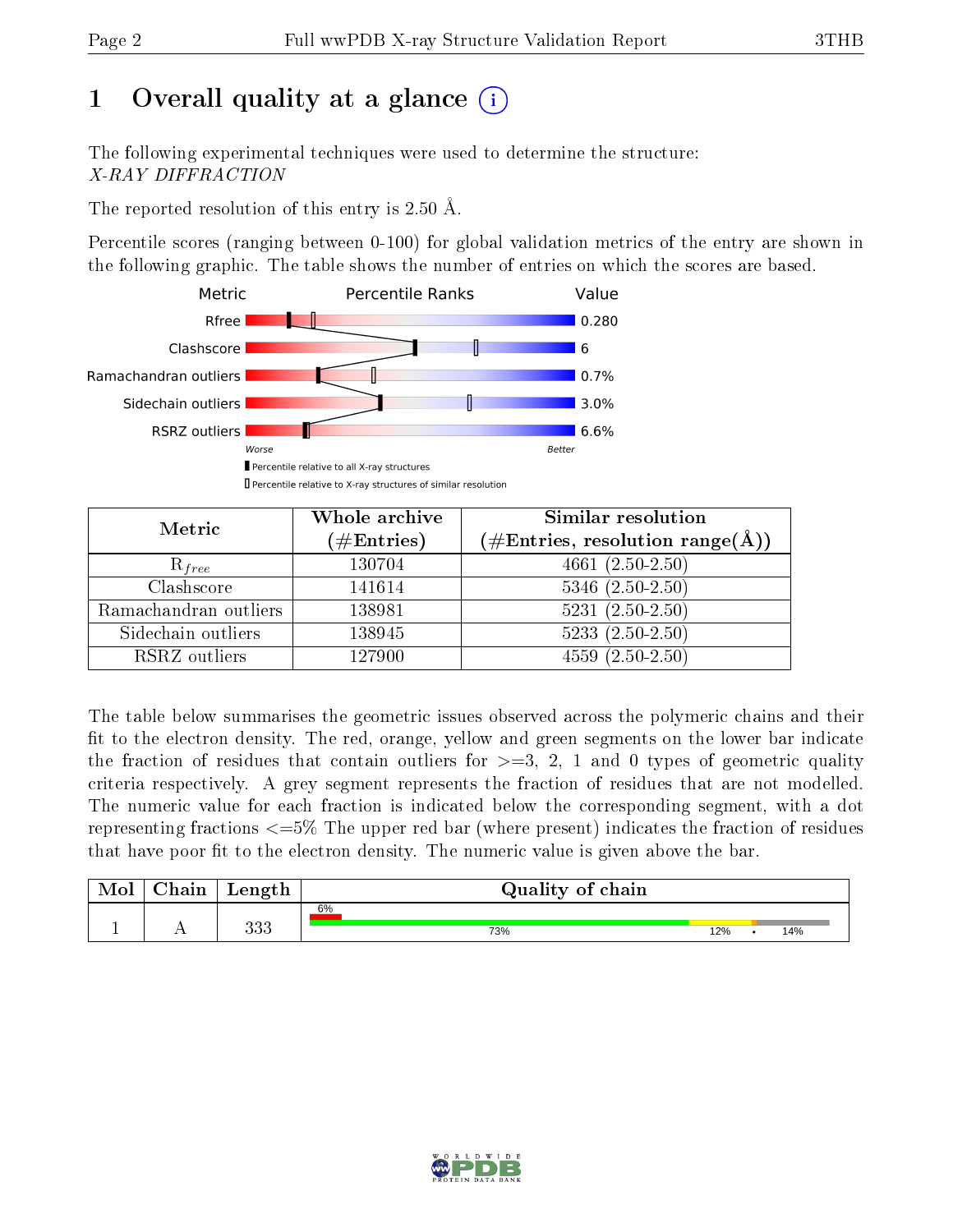# 2 Entry composition  $\left( \cdot \right)$

There are 3 unique types of molecules in this entry. The entry contains 2274 atoms, of which 0 are hydrogens and 0 are deuteriums.

In the tables below, the ZeroOcc column contains the number of atoms modelled with zero occupancy, the AltConf column contains the number of residues with at least one atom in alternate conformation and the Trace column contains the number of residues modelled with at most 2 atoms.

Molecule 1 is a protein called Serine/threonine-protein kinase PLK1.

| Mol | Chain | Residues | Atoms               |          |  |     |  | ZeroOcc | $\mid$ AltConf $\mid$ Trace |  |
|-----|-------|----------|---------------------|----------|--|-----|--|---------|-----------------------------|--|
|     |       | 287      | $\rm Total$<br>2242 | 1445 387 |  | 399 |  |         |                             |  |

There is a discrepancy between the modelled and reference sequences:

| $\cap$ hain | Residue | Modelled | Actual | Jomment             | <b>Reference</b>  |
|-------------|---------|----------|--------|---------------------|-------------------|
|             | 41 U    | 'AL      | THF    | ENGINEERED MUTATION | $\mid$ UNP P53350 |

• Molecule 2 is ZINC ION (three-letter code: ZN) (formula: Zn).

|  | $\text{Mol}$   Chain   Residues | Atoms | ZeroOcc   AltConf |  |
|--|---------------------------------|-------|-------------------|--|
|  |                                 | Total |                   |  |

• Molecule 3 is 9-chloro-2- $({5-[3-(dimethylamino)propyl]-2-methylpyridin-3-y]}$ amino)-5 ,7-dihydro-6H-pyrimido[5,4-d][1]benzazepine-6-thione (three-letter code: 3TA) (formula:  $\mathrm{C}_{23}\mathrm{H}_{25}\mathrm{C}l\mathrm{N}_{6}\mathrm{S}$  ).

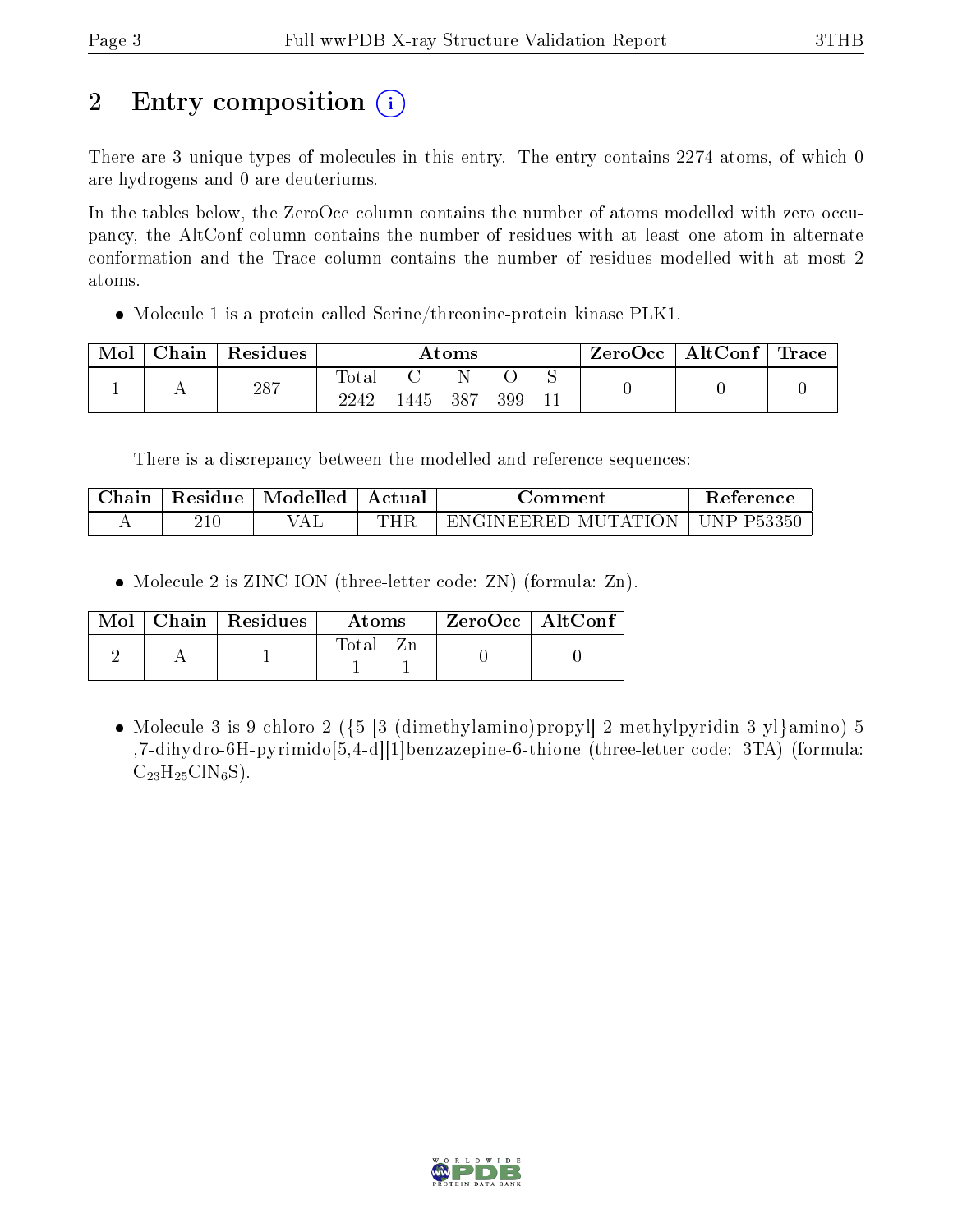

| Mol | Chain   Residues | Atoms |  |  | $\text{ZeroOcc}$   AltConf |  |  |  |
|-----|------------------|-------|--|--|----------------------------|--|--|--|
|     |                  | Total |  |  |                            |  |  |  |

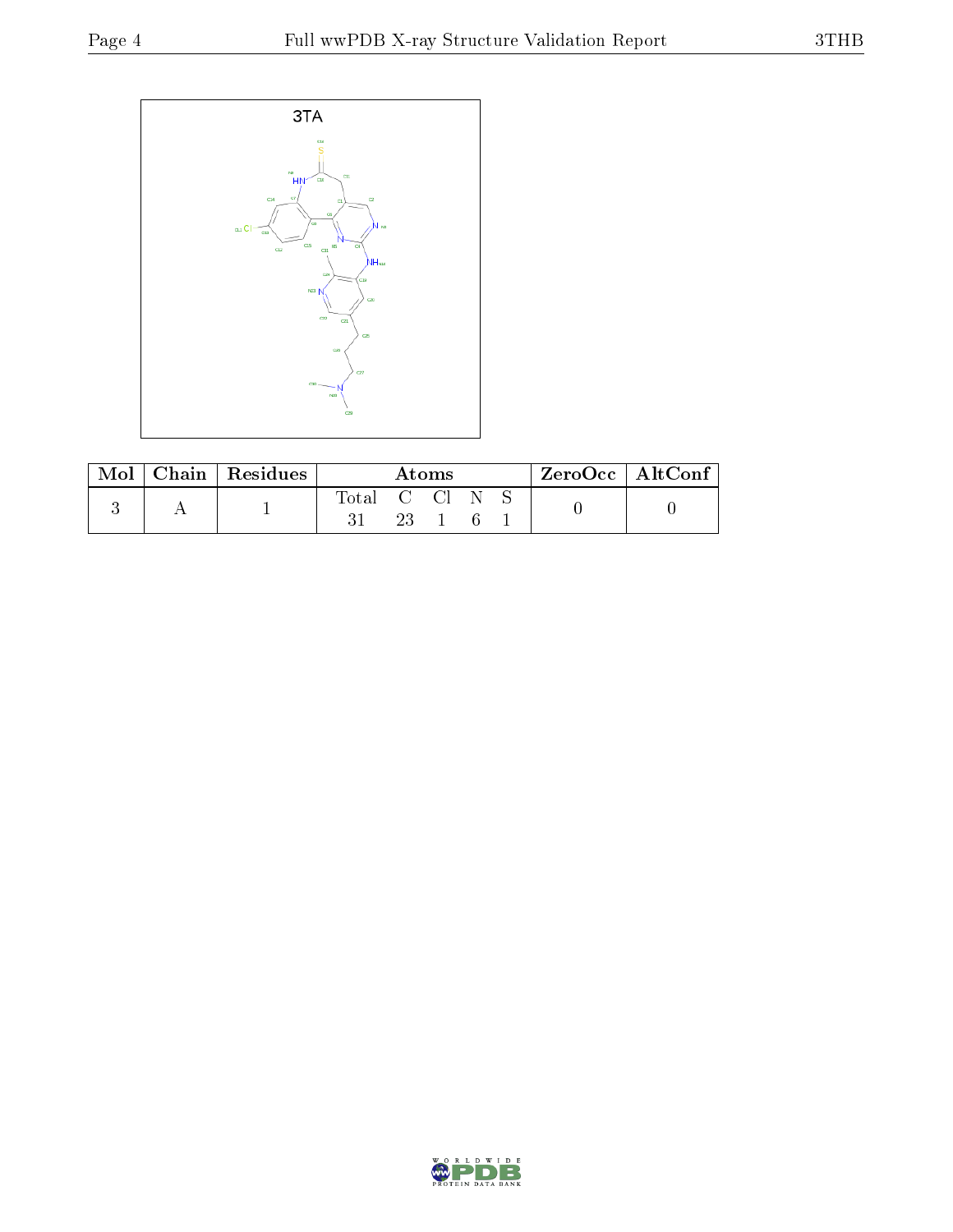## 3 Residue-property plots  $(i)$

These plots are drawn for all protein, RNA and DNA chains in the entry. The first graphic for a chain summarises the proportions of the various outlier classes displayed in the second graphic. The second graphic shows the sequence view annotated by issues in geometry and electron density. Residues are color-coded according to the number of geometric quality criteria for which they contain at least one outlier: green  $= 0$ , yellow  $= 1$ , orange  $= 2$  and red  $= 3$  or more. A red dot above a residue indicates a poor fit to the electron density (RSRZ  $> 2$ ). Stretches of 2 or more consecutive residues without any outlier are shown as a green connector. Residues present in the sample, but not in the model, are shown in grey.

• Molecule 1: Serine/threonine-protein kinase PLK1



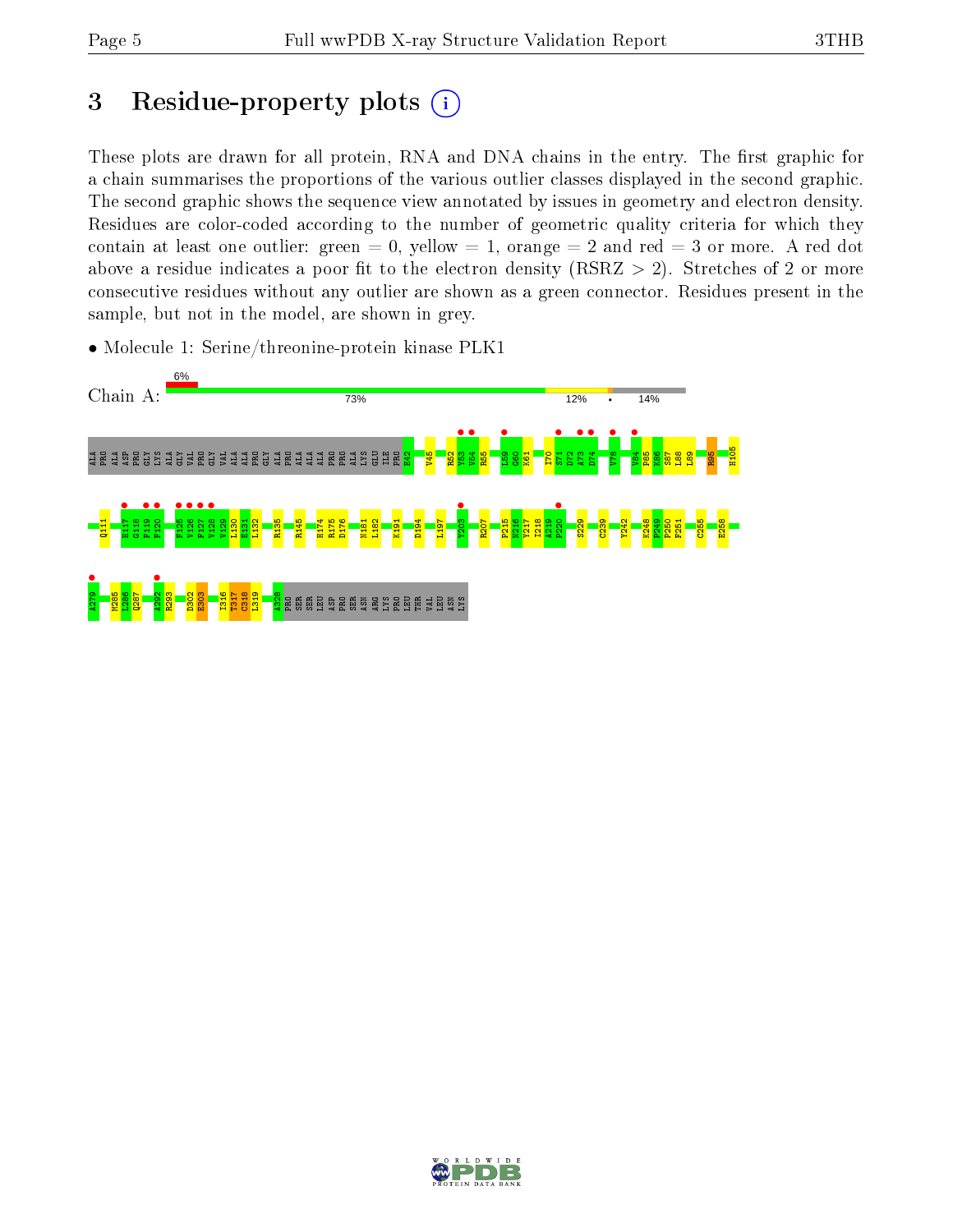# 4 Data and refinement statistics  $(i)$

| Property                                                             | Value                                             | Source     |
|----------------------------------------------------------------------|---------------------------------------------------|------------|
| Space group                                                          | P 32 2 1                                          | Depositor  |
| Cell constants                                                       | $67.67\text{\AA}$<br>$67.67\text{\AA}$<br>154.68Å |            |
| a, b, c, $\alpha$ , $\beta$ , $\gamma$                               | $90.00^\circ$<br>$120.00^\circ$<br>$90.00^\circ$  | Depositor  |
| Resolution $(A)$                                                     | 2.50<br>50.00<br>$\frac{1}{2}$                    | Depositor  |
|                                                                      | 46.71<br>$-2.50$                                  | <b>EDS</b> |
| % Data completeness                                                  | 89.6 (50.00-2.50)                                 | Depositor  |
| (in resolution range)                                                | 89.7 (46.71-2.50)                                 | <b>EDS</b> |
| $\mathrm{R}_{merge}$                                                 | 0.08                                              | Depositor  |
| $\mathrm{R}_{sym}$                                                   | (Not available)                                   | Depositor  |
| $\sqrt{I/\sigma(I)} > 1$                                             | $\overline{4.52}$ (at 2.51Å)                      | Xtriage    |
| Refinement program                                                   | <b>REFMAC 5.5.0110</b>                            | Depositor  |
|                                                                      | $\overline{0.250}$ ,<br>0.286                     | Depositor  |
| $R, R_{free}$                                                        | 0.245<br>0.280<br>$\overline{\phantom{a}}$        | DCC        |
| $R_{free}$ test set                                                  | 1324 reflections $(9.94\%)$                       | wwPDB-VP   |
| Wilson B-factor $(A^2)$                                              | 49.7                                              | Xtriage    |
| Anisotropy                                                           | 0.918                                             | Xtriage    |
| Bulk solvent $k_{sol}(e/\mathring{A}^3)$ , $B_{sol}(\mathring{A}^2)$ | $0.31$ , 54.9                                     | <b>EDS</b> |
| $\overline{L-test for}$ twinning <sup>2</sup>                        | $< L >$ = 0.53, $< L2$ > = 0.37                   | Xtriage    |
| Estimated twinning fraction                                          | $0.027$ for $-h,-k,l$                             | Xtriage    |
| $F_o, F_c$ correlation                                               | 0.94                                              | <b>EDS</b> |
| Total number of atoms                                                | 2274                                              | wwPDB-VP   |
| Average B, all atoms $(A^2)$                                         | 88.0                                              | wwPDB-VP   |

Xtriage's analysis on translational NCS is as follows: The largest off-origin peak in the Patterson function is  $5.96\%$  of the height of the origin peak. No significant pseudotranslation is detected.

<sup>&</sup>lt;sup>2</sup>Theoretical values of  $\langle |L| \rangle$ ,  $\langle L^2 \rangle$  for acentric reflections are 0.5, 0.333 respectively for untwinned datasets, and 0.375, 0.2 for perfectly twinned datasets.



<span id="page-5-1"></span><span id="page-5-0"></span><sup>1</sup> Intensities estimated from amplitudes.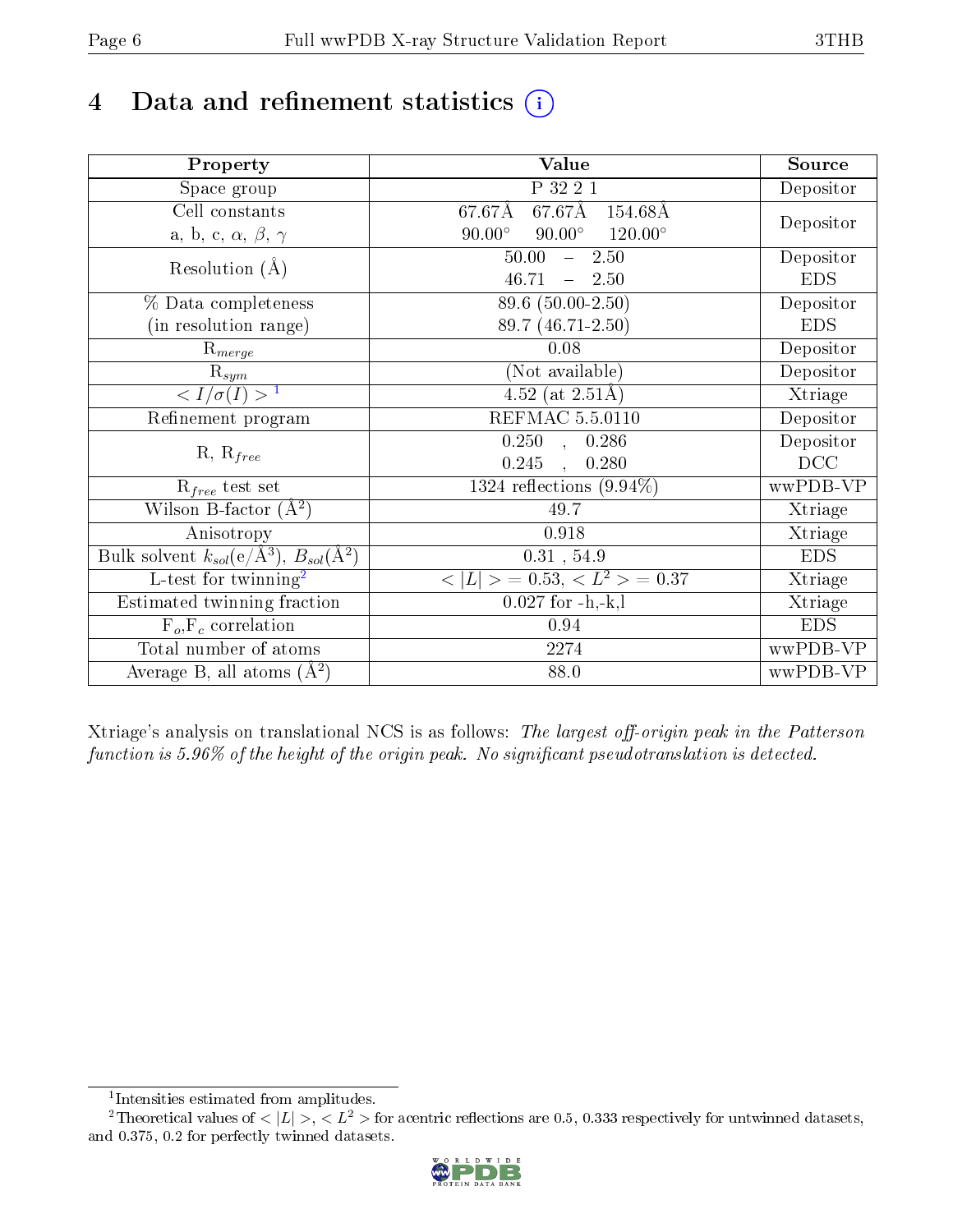# 5 Model quality  $(i)$

### 5.1 Standard geometry (i)

Bond lengths and bond angles in the following residue types are not validated in this section: ZN, 3TA

The Z score for a bond length (or angle) is the number of standard deviations the observed value is removed from the expected value. A bond length (or angle) with  $|Z| > 5$  is considered an outlier worth inspection. RMSZ is the root-mean-square of all Z scores of the bond lengths (or angles).

|  | $Mol$   Chain |      | Bond lengths                    | Bond angles |        |  |
|--|---------------|------|---------------------------------|-------------|--------|--|
|  |               |      | RMSZ $ #Z  > 5$ RMSZ $ #Z  > 5$ |             |        |  |
|  |               | 0.60 | 0/2295                          | 0.67        | 0/3112 |  |

There are no bond length outliers.

There are no bond angle outliers.

There are no chirality outliers.

There are no planarity outliers.

### 5.2 Too-close contacts  $(i)$

In the following table, the Non-H and H(model) columns list the number of non-hydrogen atoms and hydrogen atoms in the chain respectively. The H(added) column lists the number of hydrogen atoms added and optimized by MolProbity. The Clashes column lists the number of clashes within the asymmetric unit, whereas Symm-Clashes lists symmetry related clashes.

| Mol |      |      | Chain   Non-H   H(model)   H(added)   Clashes   Symm-Clashes |
|-----|------|------|--------------------------------------------------------------|
|     | 2242 | 2209 |                                                              |
|     |      |      |                                                              |
|     |      |      |                                                              |
|     | 9974 |      |                                                              |

The all-atom clashscore is defined as the number of clashes found per 1000 atoms (including hydrogen atoms). The all-atom clashscore for this structure is 6.

All (25) close contacts within the same asymmetric unit are listed below, sorted by their clash magnitude.

| Atom-1                         | Atom-2                     | Interatomic<br>distance $(A)$ | Clash<br>overlap $(A)$ |
|--------------------------------|----------------------------|-------------------------------|------------------------|
| $1:$ A $:$ 175 $:$ ARG $:$ HD3 | $1:$ A : 197: LEU $\Omega$ | -89                           |                        |

Continued on next page...

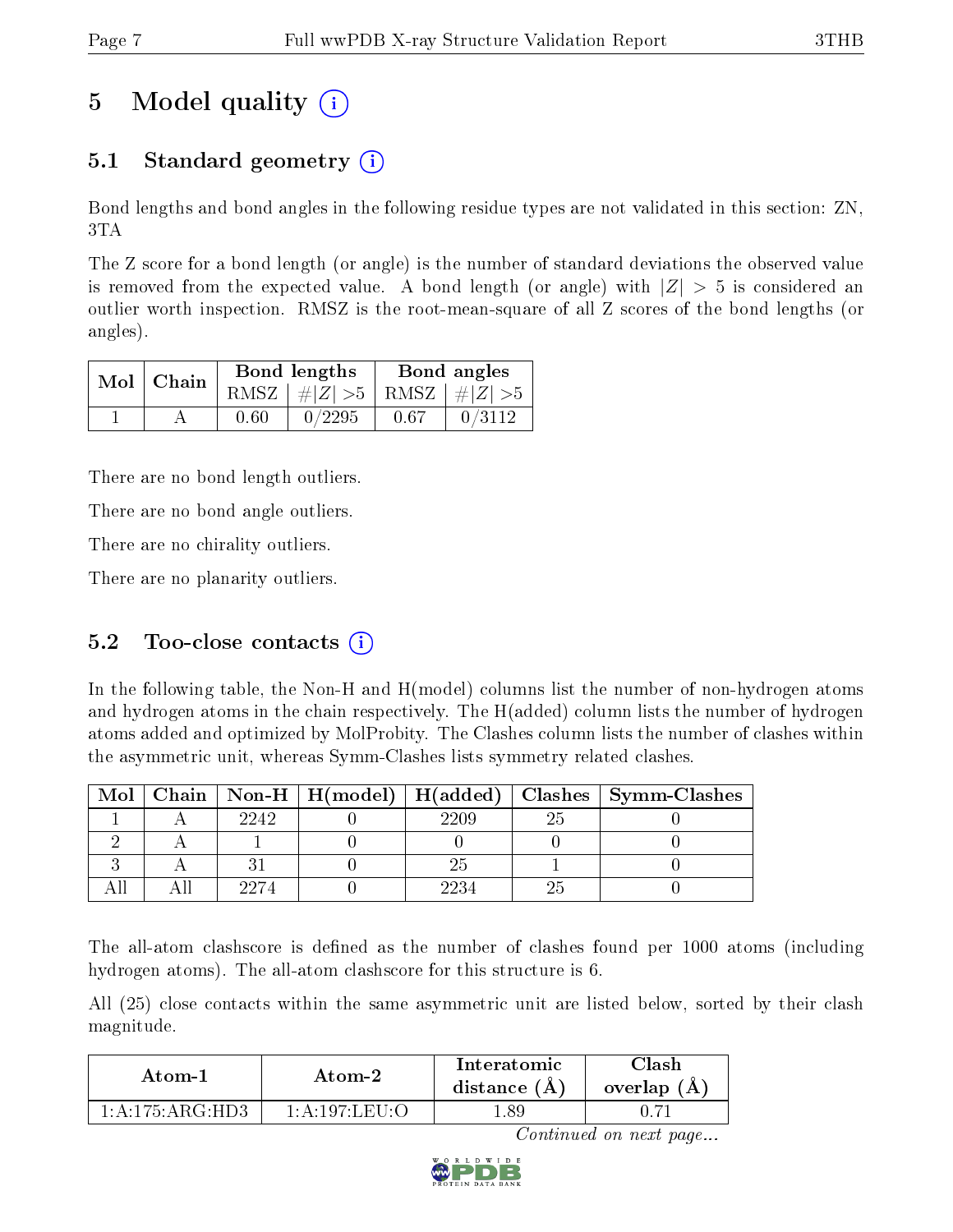|                              |                                    | Interatomic       | <b>Clash</b>  |  |
|------------------------------|------------------------------------|-------------------|---------------|--|
| Atom-1                       | Atom-2                             | distance $(A)$    | overlap $(A)$ |  |
| 1:A:250:PRO:HB2              | $1: A:251:$ PHE:CD2                | 2.36              | 0.61          |  |
| 1:A:215:PRO:HD2              | 1:A:218:ILE:HD12                   | 1.86              | 0.56          |  |
| 1: A:285:MET:O               | 1:A:293:ARG:HD2                    | 2.05              | 0.56          |  |
| 1: A:85: PRO:HG2             | 1: A:88:LEU:HD12                   | 1.89              | 0.53          |  |
| 1:A:255:CYS:HB3              | 1:A:258:GLU:HG2                    | 1.91              | 0.52          |  |
| 1: A:316: ILE: O             | 1: A:317:THR:C                     | 2.49              | 0.51          |  |
| 1: A:145: ARG: NH1           | 1: A:318: CYS:O                    | 2.46              | 0.49          |  |
| 1:A:135:ARG:HD2              | 1:A:319:LEU:HD11                   | 1.95              | 0.49          |  |
| 1: A:181: ASN: OD1           | 1:A:194:ASP:HB2                    | 2.13              | 0.48          |  |
| 1: A:255: CYS:HB3            | 1: A:258: GLU:CG                   | 2.47              | 0.45          |  |
| 1: A:316: ILE: O             | 1:A:318:CYS:N                      | 2.50              | 0.45          |  |
| 1:A:174:HIS:HE1              | 1:A:181:ASN:ND2                    | $2.15\,$          | 0.44          |  |
| 1:A:182:LEU:HA               | 1:A:182:LEU:HD23                   | 1.85              | 0.44          |  |
| $1:$ A:111: $GLN$ :O         | 1: A: 191: LYS: NZ                 | 2.26              | 0.43          |  |
| 1:A:132:LEU:HD11             | 3:A:1:3TA:H31B                     | 1.99              | 0.43          |  |
| 1:A:176:ASP:O                | 1:A:181:ASN:ND2                    | 2.52              | 0.43          |  |
| 1: A:89: LEU:HB3             | 1: A:95: ARG: HG3                  | $2.\overline{01}$ | 0.43          |  |
| 1: A: 55: ARG: HA            | 1: A:70: ILE: HG22                 | 2.01              | 0.42          |  |
| 1:A:242:TYR:CD1              | 1:A:242:TYR:C                      | 2.93              | 0.42          |  |
| 1: A:287: GLN:O              | 1:A:293:ARG:HD3                    | 2.19              | 0.42          |  |
| 1:A:45:VAL:HG13              | $1:A:52:A\overline{\text{RG:HG2}}$ | 2.01              | 0.41          |  |
| 1:A:217:TYR:CD1              | 1:A:239:CYS:HB3                    | 2.55              | 0.41          |  |
| 1:A:302:ASP:O                | 1: A: 303: GLU: C                  | 2.59              | 0.41          |  |
| $1:A:\overline{105:HIS:CE1}$ | 1:A:130:LEU:HD22                   | 2.55              | 0.41          |  |

Continued from previous page...

There are no symmetry-related clashes.

### 5.3 Torsion angles (i)

#### 5.3.1 Protein backbone (i)

In the following table, the Percentiles column shows the percent Ramachandran outliers of the chain as a percentile score with respect to all X-ray entries followed by that with respect to entries of similar resolution.

The Analysed column shows the number of residues for which the backbone conformation was analysed, and the total number of residues.

| Mol   Chain | $\boldsymbol{\mathrm{Analysed}}$                                     | Favoured   Allowed   Outliers   Percentiles |  |  |
|-------------|----------------------------------------------------------------------|---------------------------------------------|--|--|
|             | $285/333$ $(86\%)$   265 $(93\%)$   18 $(6\%)$   2 $(1\%)$   22   39 |                                             |  |  |

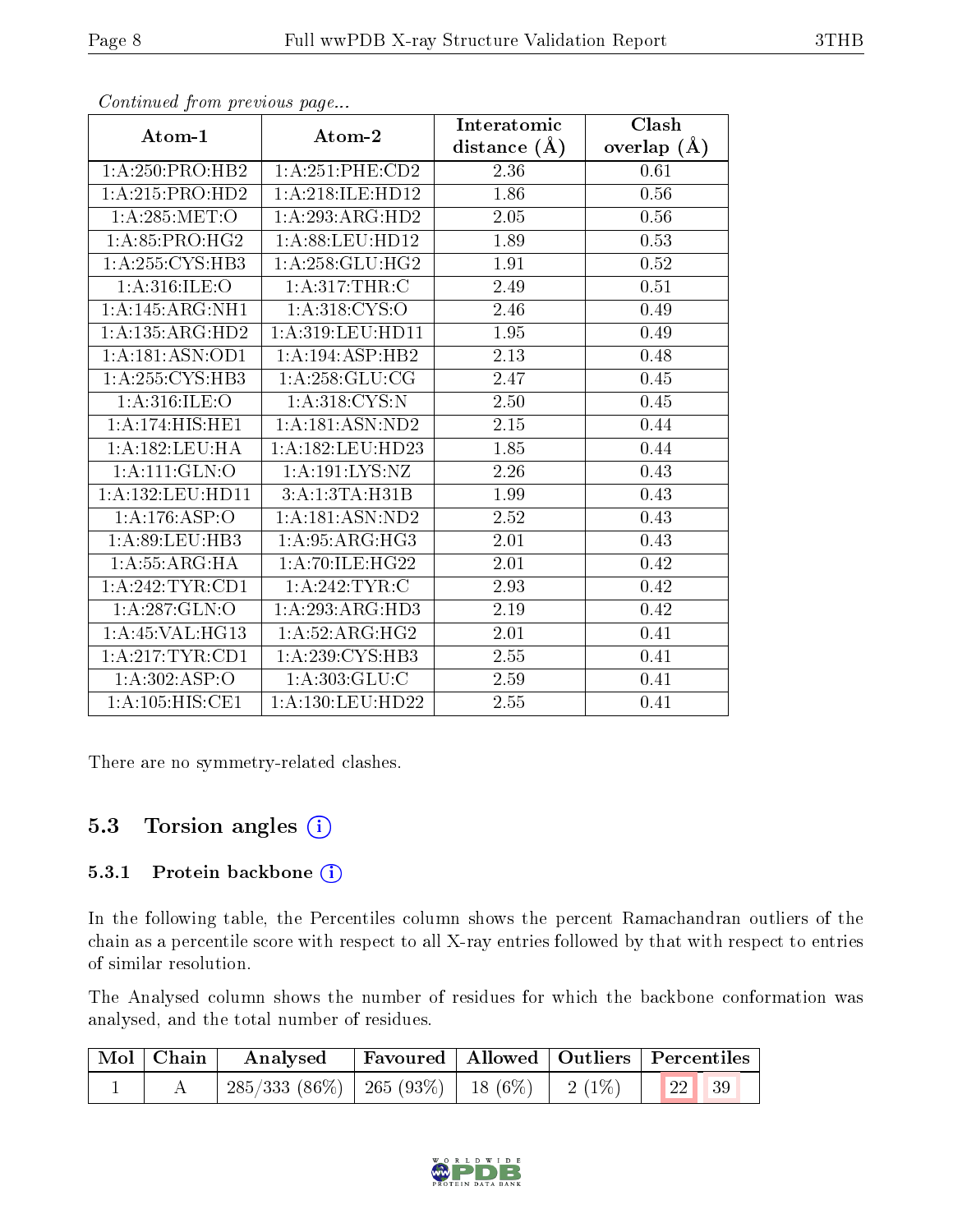All (2) Ramachandran outliers are listed below:

| Mol | Chain | Res | Type       |
|-----|-------|-----|------------|
|     |       | 303 | $\sqrt{1}$ |
|     |       |     |            |

#### 5.3.2 Protein sidechains  $\hat{I}$

In the following table, the Percentiles column shows the percent sidechain outliers of the chain as a percentile score with respect to all X-ray entries followed by that with respect to entries of similar resolution.

The Analysed column shows the number of residues for which the sidechain conformation was analysed, and the total number of residues.

| Mol   Chain | Analysed                                | Rotameric   Outliers   Percentiles |       |  |
|-------------|-----------------------------------------|------------------------------------|-------|--|
|             | $237/289$ (82\%)   230 (97\%)   7 (3\%) |                                    | 41 68 |  |

All (7) residues with a non-rotameric sidechain are listed below:

| Mol | Chain | Res | Type       |
|-----|-------|-----|------------|
|     |       | 61  | <b>LYS</b> |
|     |       | 87  | <b>SER</b> |
|     |       | 95  | $\rm{ARG}$ |
|     |       | 207 | $\rm{ARG}$ |
|     |       | 229 | <b>SER</b> |
|     |       | 248 | <b>LYS</b> |
|     |       | 318 | <b>CYS</b> |

Some sidechains can be flipped to improve hydrogen bonding and reduce clashes. All (2) such sidechains are listed below:

| Mol | Chain | Res | Type |
|-----|-------|-----|------|
|     |       |     |      |
|     |       |     |      |

#### 5.3.3 RNA [O](https://www.wwpdb.org/validation/2017/XrayValidationReportHelp#rna)i

There are no RNA molecules in this entry.

#### 5.4 Non-standard residues in protein, DNA, RNA chains (i)

There are no non-standard protein/DNA/RNA residues in this entry.

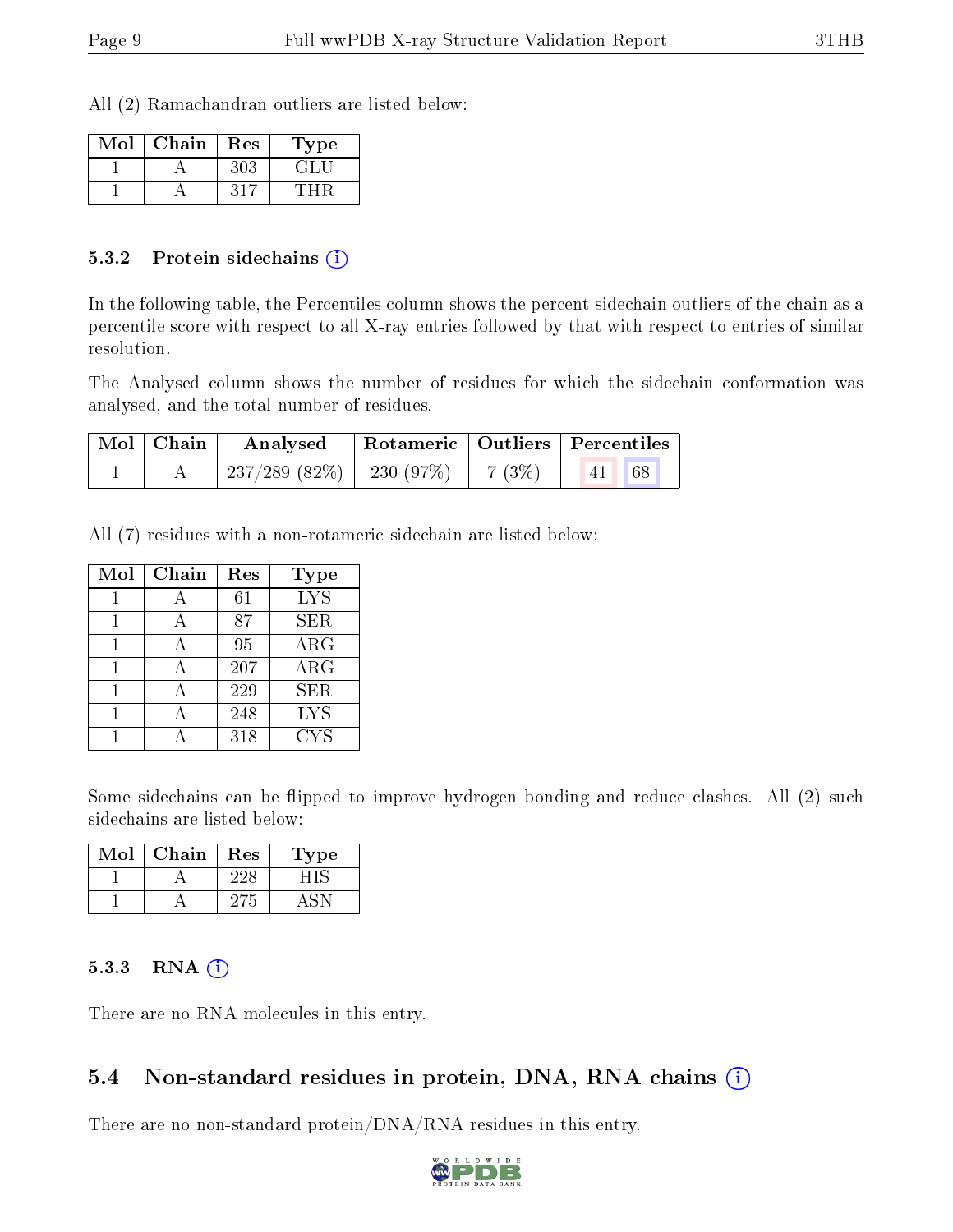#### 5.5 Carbohydrates (i)

There are no carbohydrates in this entry.

### 5.6 Ligand geometry  $(i)$

Of 2 ligands modelled in this entry, 1 is monoatomic - leaving 1 for Mogul analysis.

In the following table, the Counts columns list the number of bonds (or angles) for which Mogul statistics could be retrieved, the number of bonds (or angles) that are observed in the model and the number of bonds (or angles) that are defined in the Chemical Component Dictionary. The Link column lists molecule types, if any, to which the group is linked. The Z score for a bond length (or angle) is the number of standard deviations the observed value is removed from the expected value. A bond length (or angle) with  $|Z| > 2$  is considered an outlier worth inspection. RMSZ is the root-mean-square of all Z scores of the bond lengths (or angles).

| $\parallel$ Mol $\parallel$ Type $\parallel$ | $\mid$ Chain $\mid$ | $\mid$ Res $\mid$ Link |            | Bond lengths   |                                                                   |          | Bond angles |            |
|----------------------------------------------|---------------------|------------------------|------------|----------------|-------------------------------------------------------------------|----------|-------------|------------|
|                                              |                     |                        |            |                | Counts   RMSZ $\mid \#  Z  > 2$   Counts   RMSZ $\mid \#  Z  > 2$ |          |             |            |
| 3TA                                          |                     | $\sim$                 | 33, 34, 34 | $\boxed{2.12}$ | $  5 (15\%)  $                                                    | 34,48,48 | 2.16        | $11(32\%)$ |

In the following table, the Chirals column lists the number of chiral outliers, the number of chiral centers analysed, the number of these observed in the model and the number defined in the Chemical Component Dictionary. Similar counts are reported in the Torsion and Rings columns. '-' means no outliers of that kind were identified.

|  |  |                          | Mol   Type   Chain   Res   Link   Chirals | Torsions Rings           |  |
|--|--|--------------------------|-------------------------------------------|--------------------------|--|
|  |  | $\overline{\phantom{0}}$ |                                           | $0/10/22/22$   $0/4/4/4$ |  |

All (5) bond length outliers are listed below:

| Mol | Chain | Res | <b>Type</b> | Atoms     | Z       | Observed $(A)$ | Ideal(A) |
|-----|-------|-----|-------------|-----------|---------|----------------|----------|
| 2   |       |     | 3TA         | $C8-C6$   | $-8.21$ | 1.39           | 1.49     |
| 2   |       |     | 3TA         | $C7-N9$   | $-5.64$ | 1.34           | 1.42     |
| 2   |       |     | 3TA         | $C10-S16$ | 3.97    | 1.76           | 1.65     |
| 2   |       |     | 3TA         | $C19-N18$ | $-2.06$ | 1.34           | 1.39     |
| ാ   |       |     |             | $C4-N18$  | $-2.04$ | 1.32           | 1.36     |

All (11) bond angle outliers are listed below:

| Mol | Chain | Res | Type | Atoms       |         | Observed( $^o$ ) | $\mathrm{Ideal}({}^\mathrm{o})$ |
|-----|-------|-----|------|-------------|---------|------------------|---------------------------------|
|     |       |     | 3TA  | $N3-C4-N5$  | $-6.01$ | 120.85           | 126.55                          |
|     |       |     | 3TA  | $C11-C1-C6$ | 4.95    | 127.59           | 119.33                          |
|     |       |     | 3TA  | $C11-C1-C2$ | $-3.49$ | 113.80           | 120.03                          |
|     |       |     | 3TA  | $C2-N3-C4$  | 3.36    | 120.94           | 115.88                          |

Continued on next page...

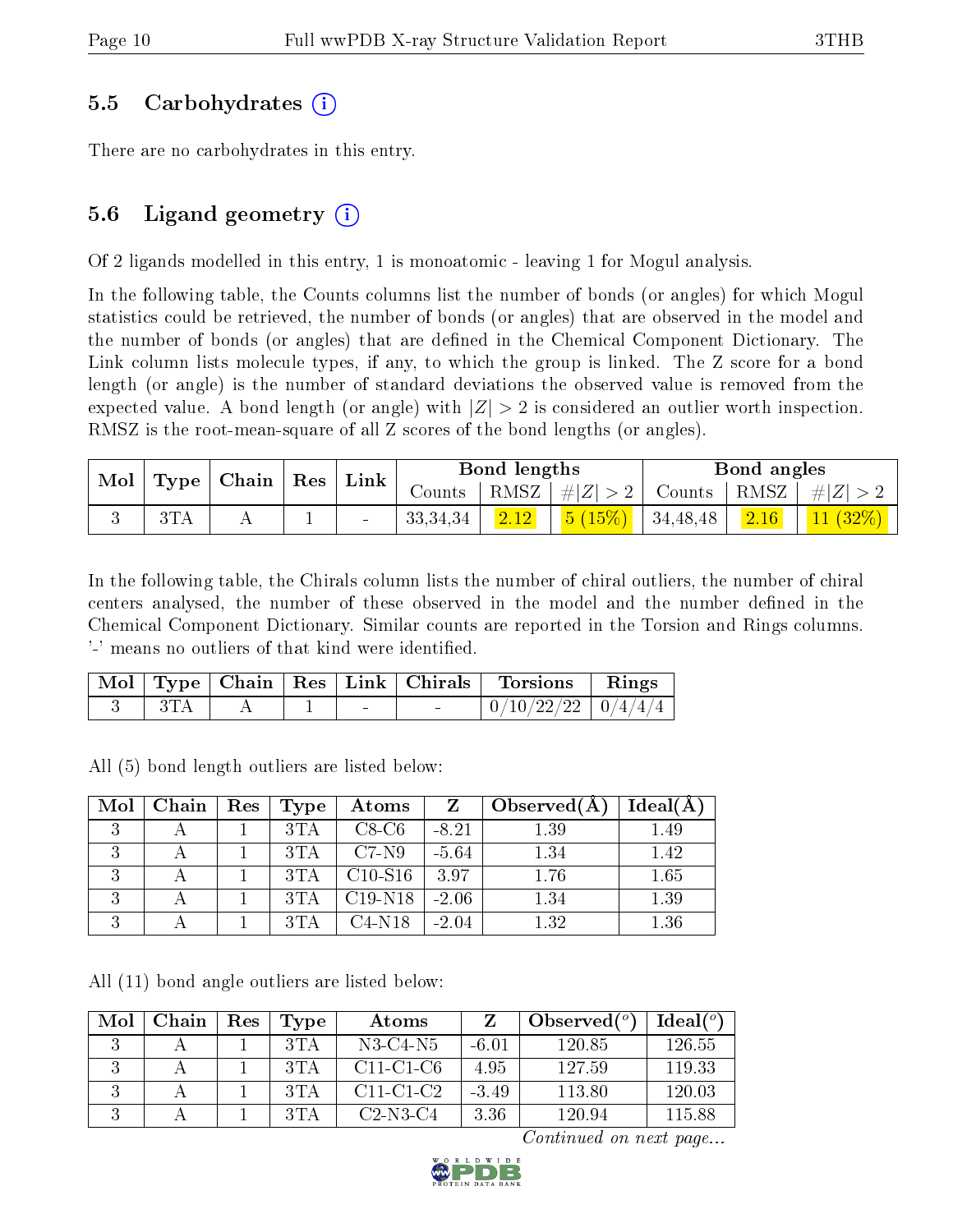| Mol | Chain        | Res | <b>Type</b> | Atoms                                             | $\mathbf{Z}$ | Observed $\binom{o}{c}$ | $Ideal(^o)$ |
|-----|--------------|-----|-------------|---------------------------------------------------|--------------|-------------------------|-------------|
| 3   | А            |     | 3TA         | C <sub>15</sub> -C <sub>8</sub> -C <sub>7</sub>   | 3.19         | 121.12                  | 117.92      |
| 3   | А            |     | 3TA         | $C8-C7-N9$                                        | 3.15         | 126.90                  | 122.26      |
| 3   | $\mathbf{A}$ |     | 3TA         | C <sub>20</sub> -C <sub>21</sub> -C <sub>22</sub> | 2.84         | 119.45                  | 116.71      |
| 3   | А            |     | 3TA         | $C1-C6-N5$                                        | $-2.55$      | 119.56                  | 122.67      |
| 3   | А            |     | 3TA         | $C1-C2-N3$                                        | $-2.53$      | 119.61                  | 123.82      |
| 3   | А            |     | 3TA         | C19-N18-C4                                        | $-2.08$      | 123.33                  | 129.60      |
| 3   |              |     | 3TA         | $C15-C8-C6$                                       | $-2.07$      | 113.26                  | 117.75      |

Continued from previous page...

There are no chirality outliers.

There are no torsion outliers.

There are no ring outliers.

1 monomer is involved in 1 short contact:

|  |  | Mol   Chain   Res   Type   Clashes   Symm-Clashes |
|--|--|---------------------------------------------------|
|  |  |                                                   |

The following is a two-dimensional graphical depiction of Mogul quality analysis of bond lengths, bond angles, torsion angles, and ring geometry for all instances of the Ligand of Interest. In addition, ligands with molecular weight > 250 and outliers as shown on the validation Tables will also be included. For torsion angles, if less then 5% of the Mogul distribution of torsion angles is within 10 degrees of the torsion angle in question, then that torsion angle is considered an outlier. Any bond that is central to one or more torsion angles identified as an outlier by Mogul will be highlighted in the graph. For rings, the root-mean-square deviation (RMSD) between the ring in question and similar rings identified by Mogul is calculated over all ring torsion angles. If the average RMSD is greater than 60 degrees and the minimal RMSD between the ring in question and any Mogul-identified rings is also greater than 60 degrees, then that ring is considered an outlier. The outliers are highlighted in purple. The color gray indicates Mogul did not find sufficient equivalents in the CSD to analyse the geometry.

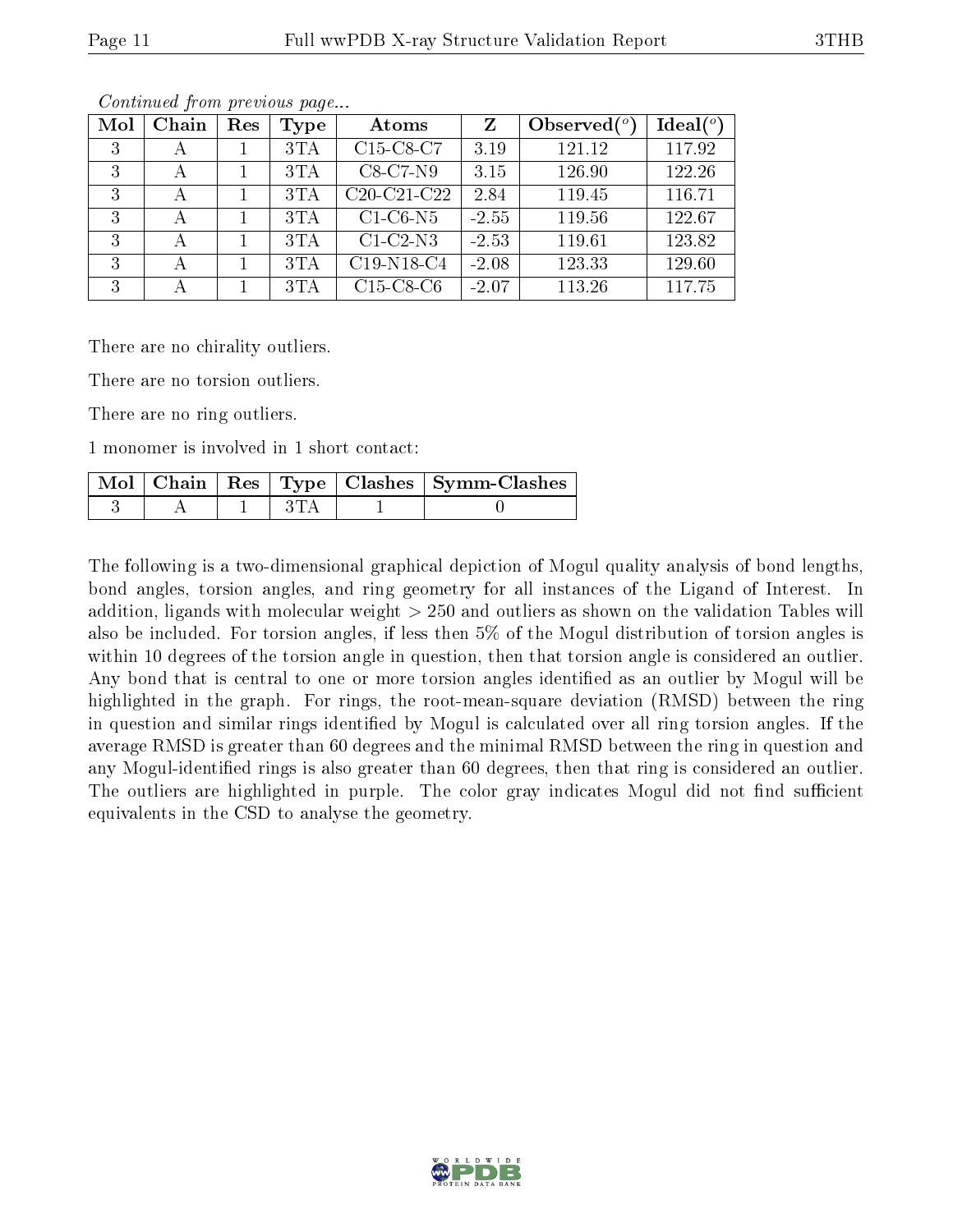

### 5.7 [O](https://www.wwpdb.org/validation/2017/XrayValidationReportHelp#nonstandard_residues_and_ligands)ther polymers (i)

There are no such residues in this entry.

### 5.8 Polymer linkage issues (i)

There are no chain breaks in this entry.

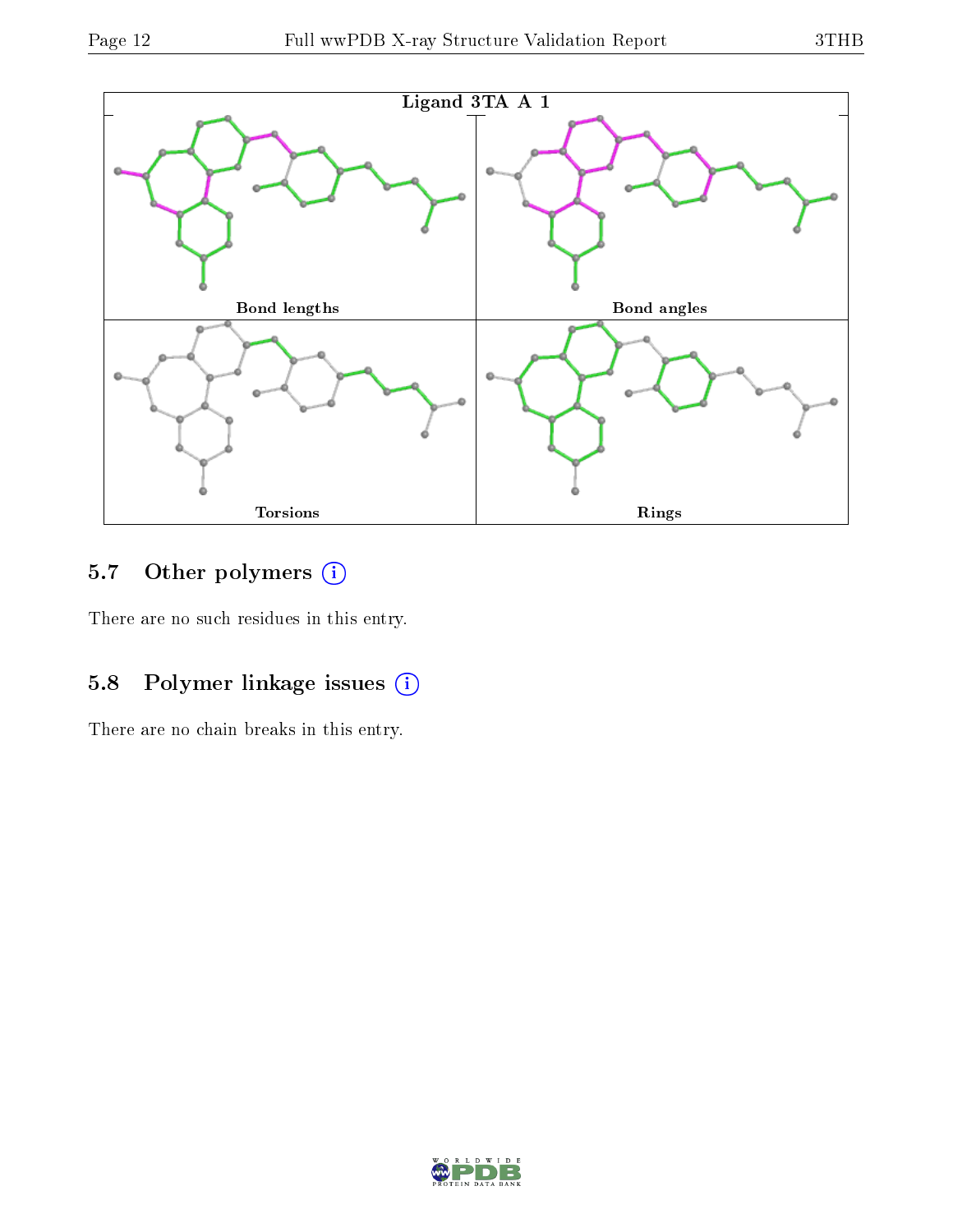## 6 Fit of model and data  $(i)$

### 6.1 Protein, DNA and RNA chains  $(i)$

In the following table, the column labelled  $#RSRZ> 2'$  contains the number (and percentage) of RSRZ outliers, followed by percent RSRZ outliers for the chain as percentile scores relative to all X-ray entries and entries of similar resolution. The OWAB column contains the minimum, median,  $95<sup>th</sup>$  percentile and maximum values of the occupancy-weighted average B-factor per residue. The column labelled ' $Q< 0.9$ ' lists the number of (and percentage) of residues with an average occupancy less than 0.9.

| $\text{Mol} \mid \text{Chain}$ | Analysed        | $<$ RSRZ $>$ | $\#\text{RSRZ}\text{>2}$         | $OWAB(A^2)$ $\vert$ Q<0.9 |  |
|--------------------------------|-----------------|--------------|----------------------------------|---------------------------|--|
|                                | $287/333(86\%)$ | 0.33         | $19(6\%)$ 18 19 54, 86, 141, 167 |                           |  |

All (19) RSRZ outliers are listed below:

| Mol            | Chain              | Res | <b>Type</b>             | RSRZ    |
|----------------|--------------------|-----|-------------------------|---------|
| $\mathbf{1}$   | $\boldsymbol{A}$   | 119 | PHE                     | 3.5     |
| $\mathbf{1}$   | $\bf{A}$           | 73  | ALA                     | 3.5     |
| $\mathbf{1}$   | $\overline{\rm A}$ | 126 | <b>VAL</b>              | 3.4     |
| $\mathbf{1}$   | $\overline{A}$     | 292 | ALA                     | 3.4     |
| $\mathbf{1}$   | A                  | 74  | ASP                     | 3.2     |
| $\mathbf{1}$   | $\bf{A}$           | 279 | ALA                     | 3.1     |
| $\mathbf{1}$   | $\overline{A}$     | 54  | $\overline{\text{VAL}}$ | 3.0     |
| $\overline{1}$ | $\overline{A}$     | 125 | PHE                     | 2.9     |
| $\mathbf{1}$   | $\overline{A}$     | 53  | <b>TYR</b>              | 2.6     |
| $\mathbf{1}$   | $\overline{A}$     | 71  | SER                     | 2.5     |
| $\mathbf{1}$   | $\overline{A}$     | 59  | <b>LEU</b>              | 2.5     |
| $\mathbf{1}$   | $\overline{\rm A}$ | 220 | PRO                     | 2.4     |
| $\mathbf{1}$   | $\overline{A}$     | 78  | <b>VAL</b>              | 2.3     |
| $\mathbf{1}$   | $\bf{A}$           | 127 | PHE                     | 2.3     |
| $\mathbf{1}$   | $\overline{A}$     | 120 | PHE                     | 2.2     |
| $\mathbf{1}$   | $\bf{A}$           | 203 | <b>TYR</b>              | 2.1     |
| $\mathbf{1}$   | $\overline{\rm A}$ | 117 | HIS                     | 2.1     |
| $\mathbf{1}$   | A                  | 84  | VAL                     | 2.1     |
| $\mathbf{1}$   | A                  | 128 | VAL                     | $2.1\,$ |

### 6.2 Non-standard residues in protein, DNA, RNA chains  $(i)$

There are no non-standard protein/DNA/RNA residues in this entry.

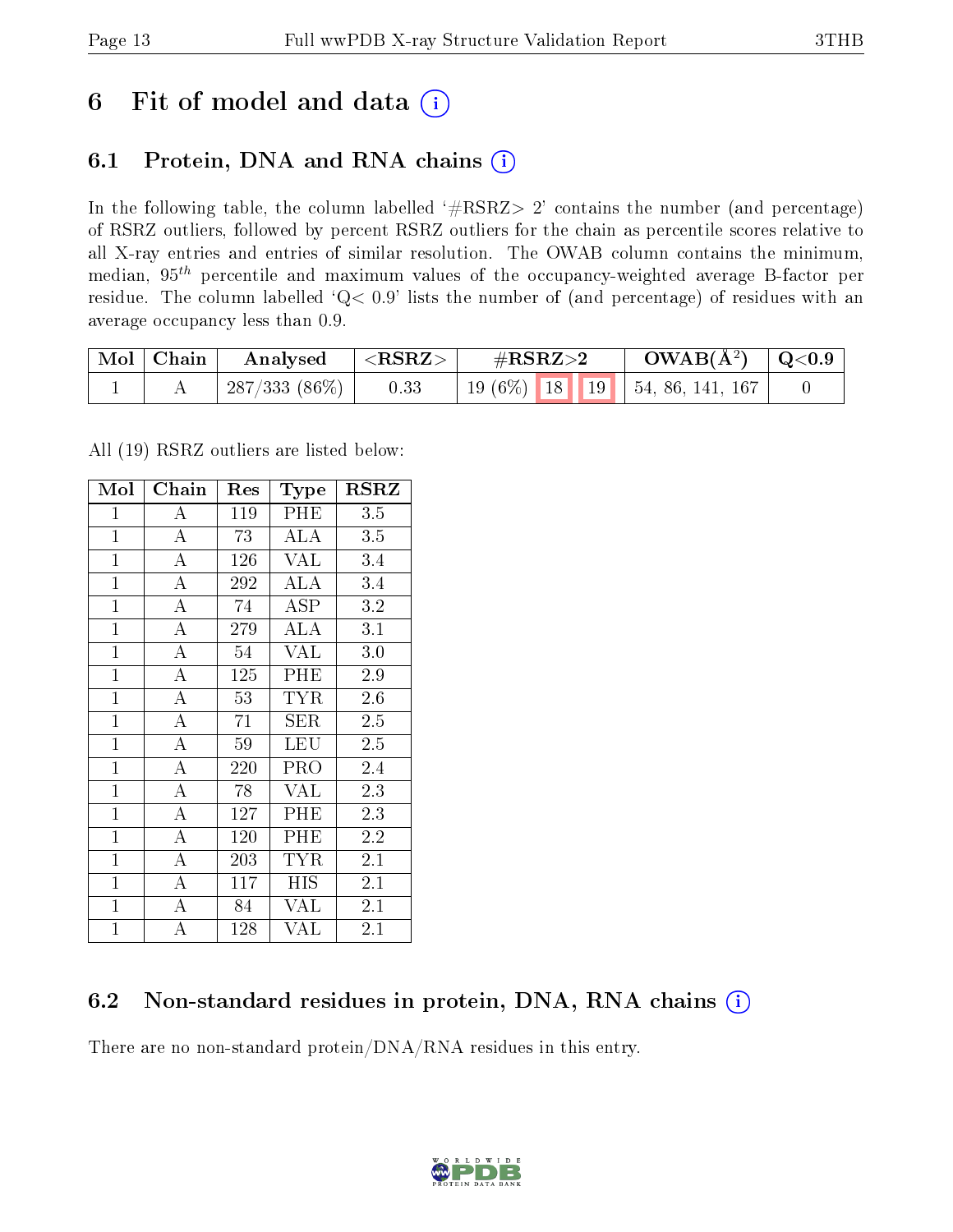#### 6.3 Carbohydrates  $(i)$

There are no carbohydrates in this entry.

#### 6.4 Ligands  $(i)$

In the following table, the Atoms column lists the number of modelled atoms in the group and the number defined in the chemical component dictionary. The B-factors column lists the minimum, median,  $95<sup>th</sup>$  percentile and maximum values of B factors of atoms in the group. The column labelled 'Q< 0.9' lists the number of atoms with occupancy less than 0.9.

| Mol | Type   Chain   Res |     | $\pm$ Atoms $\pm$ |      |      | $\mid$ RSCC $\mid$ RSR $\mid$ B-factors( $\AA^2$ ) $\mid$ Q<0.9 |  |
|-----|--------------------|-----|-------------------|------|------|-----------------------------------------------------------------|--|
|     |                    |     |                   | 0.94 | 0.16 | 79,91,100,111                                                   |  |
|     |                    | 502 |                   | 0.94 | 0.31 | 96,96,96,96                                                     |  |

The following is a graphical depiction of the model fit to experimental electron density of all instances of the Ligand of Interest. In addition, ligands with molecular weight  $> 250$  and outliers as shown on the geometry validation Tables will also be included. Each fit is shown from different orientation to approximate a three-dimensional view.